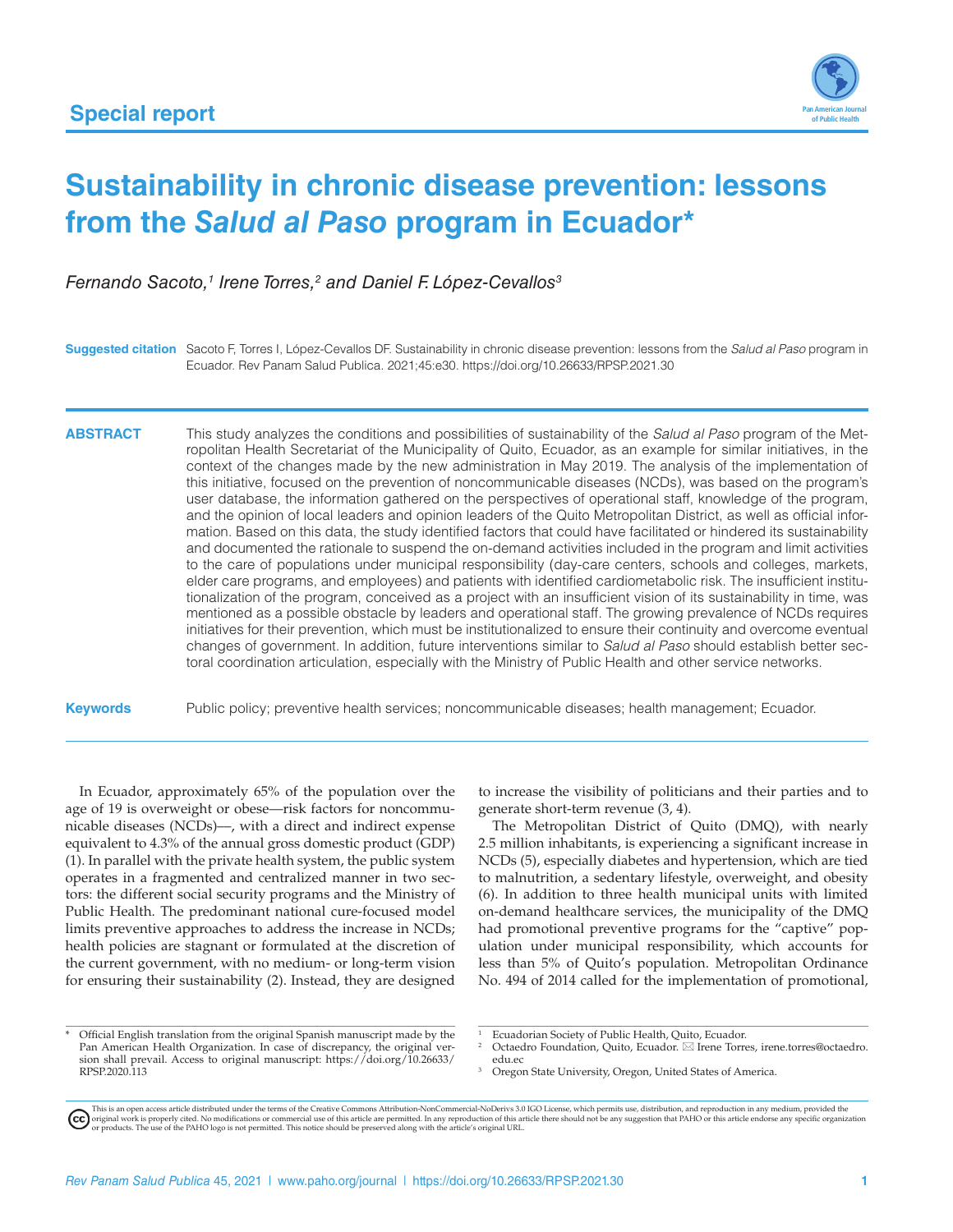prevention, and surveillance activities throughout the DMQ, so the 10-Year Quito Health Plan for 2015-2025 set the goal of promoting the adoption of healthy lifestyles to help prevent or control NCDs (7). In this context, the *Salud al Paso* program (SAP) was created in May 2015 (8).

This study analyzes the conditions and possibilities for the sustainability of the SAP program in the Metropolitan Health Secretariat of Quito, Ecuador, in light of the changes made by the new government in May 2019. In particular, we examine the factors that may have influenced the decision made by the new authorities to suspend the program, as well as needs for improvement in the event of similar future initiatives.

## **MATERIALS AND METHODS**

#### **Study design and sample**

The study is part of the initiative *Improving Program Implementation through Embedded Research* (iPIER) developed by the Alliance for Health Policies and Systems Research in collaboration with the Pan American Health Organization (PAHO). This initiative places program implementers in research centers in order to understand barriers to implementation, which will facilitate the identification of solutions and contribute to the effectiveness of health programs and policies (9).

A descriptive study was conducted that focused on the design and execution of the SAP program by the DMQ Health Secretariat (2), the characteristics of users and the perceptions of operational staff, local leaders, and opinion leaders regarding the program. Using the guide of Peters et al. (10) for analyzing health policy implementation, the applicable outcome variables and potential needs for improvement were studied.

The perception of health workers regarding the SAP program was obtained based on the opinions of 69 of the 76 professional nutritionists who worked directly in screening, user education on NCD prevention, adoption of healthy lifestyles, and improvement of nutritional risk in 25 health care units.

In addition, 90 local leaders selected on the basis of their representation of beneficiary sectors (rural parish boards, municipal educational institutions, municipal markets, neighborhood community leaders) and opinion leaders (academia, social and health management, journalism, politics, local authorities and social actors) also participated.

#### **Data collection**

**Database.** The anonymized database of SAP users was accessed under a confidentiality agreement with the Health Secretariat. This database covering the period from April 2015 to May 2019 included 525 252 people (1 058 880 visits), of which 444 990 (934 525 visits) were over the age of 18 years.

**Documentation.** The analyzed information includes documents issued by the Health Secretariat of the DMQ Municipality: legal frameworks, standards, the 10-Year Health Plan for the DMQ Municipality, and the SAP procedures manual (11), as well as technical, operational, and financial management reports, official communications of the new administration regarding the program, and the Health Secretariat's "Proposal to Restructure the SAP" of June 2019.

**Operational staff interviews.** A self-administered structured interview was electronically sent to operational staff of the SAP program as a virtual form. After receiving instructions and signing an informed consent, their responses were returned in an anonymous and confidential manner. This survey included open-ended and closed questions on working conditions, perceptions, and perspectives of the program, as well as their own performance.

**Leader surveys.** The survey of local and opinion leaders was administered by a member of the research team, who guided the participants. Some participants responded on their own using a virtual form, while others were surveyed by phone. Instructions and the informed consent form were provided prior to the questions. It was decided to conduct a survey instead of an interview in order to reach the most participants possible, since an initial contact showed that participants were more willing to take a survey that included open-ended and closed questions aimed at assessing their knowledge of the SAP program and NCDs, and their position and opinion regarding the program's sustainability.

**Feedback workshop.** After the surveys, a feedback workshop was attended by 69 professionals: 62 direct care nutritionists, five supervisors, and two logistics people.

The participants shared their perspectives on organizational issues, user opinions, and the program's future. The conversations were recorded with their consent and written contributions were compiled, transcribed, and stored in a protected file that could only be accessed by the investigators.

**Processing and analysis.** The telephone surveys of opinion makers were transcribed word-for-word and compiled along with responses sent virtually. The quantitative responses from the two surveys were disaggregated and tabulated by question, and the qualitative responses were compiled by question and initially coded in a matrix in open and inductive manner.

The quantitative data in the database were used for a descriptive statistical analysis of users, care, and intervention plans. The text of the qualitative questions was coded and compiled by similarity based on thematic categories, and their frequency was tabulated so as to identify the most common opinions shared by participants.

The quantitative and qualitative data were reviewed based on the recommendations of Peters et al. (10). This being an innovative intervention, the analysis focused on topics such as acceptability, adoption, sense of ownership, and feasibility, although coverage and costs were also included. The quantitative data in the database and the information provided by the new Health Secretariat authorities were analytically correlated, and also linked with the qualitative data from the respective surveys, documenting the reasoning and grounds for the institutional decision made on the future of the SAP program.

**Feedback with the new authorities.** On 12 May 2019 the preliminary results of the study were analyzed with the new technical directors of the Health Secretariat; at an expanded meeting held on 10 September 2019, various criteria and documents were received which the authorities used to justify the decision to suspend the SAP program.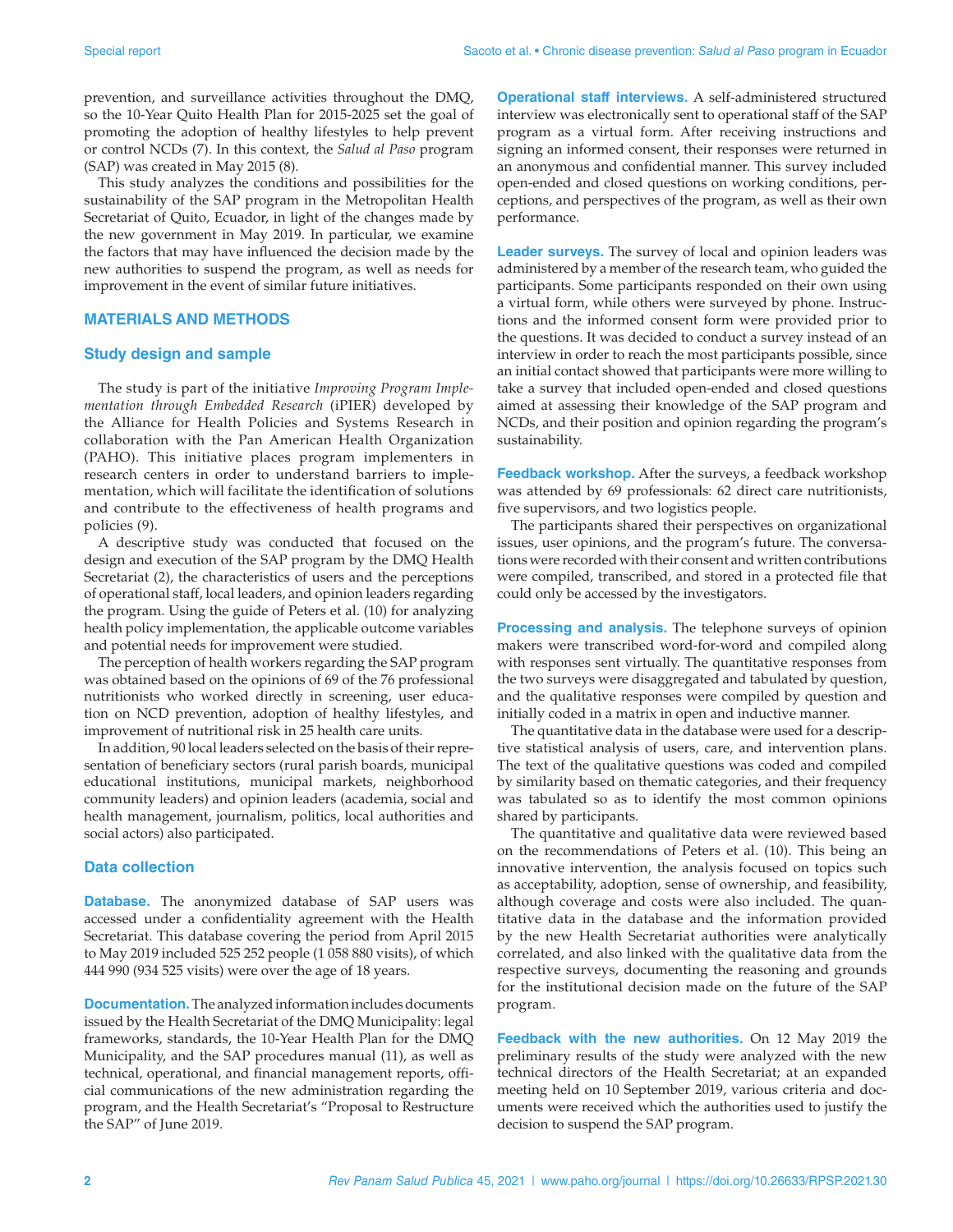#### **Ethical aspects**

The participants were informed of their rights as participants in writing or verbally, before giving their consent. The transcripts of the workshops do not contain their names and the surveys of leaders were identified with a numerical code. The study was approved by the Ethics Review Committee of the Pan American Health Organization (PAHOERC-2019-01-0003) and by the Bioethics Committee for Human Subjects Research of the International University of Ecuador (CEU-082-19).

## **RESULTS**

Table 1 shows a summary of the results of each variable and its implementation outcomes, based on the model of Peters et al. (10).

#### **Coverage**

The country's official statistics records were obtained from the National Statistics and Census Institute (INEC). They do not include nutritional prevention activities, such as those offered by SAP, since only prevention consultations with physicians, obstetricians, psychologists, and nursing staff and the coverage of preventive dental services were recorded (12).

Table 2 shows the coverage results obtained by the SAP program during the time it was in effect (April 2015 - May 2019). Three indicators were prepared: one general indicator of the total population in the DMQ, and two specific indicators: total population over 18 years of age, and users over 18 years of age living in the DMQ.

The SAP program (2015 - 2019) covered 21.6% of people over 18 years of age in the DMQ and intended to reach a target of 40% coverage by 2025. Of the total number of people at risk of NCDs who started an intervention plan, the SAP included the population between 18 and 64 years of age. A global analysis of cohorts monitored semiannually between April 2015 and September 2018 identified 233 753 overweight or obese users over 18 years of age that initiated the intervention plan, 52 565 (22.5%) of whom were subsequently seen more than one time.

## **Costs**

The total budget accrued between April 2015 and December 2018 according to budget reports of the Finance Department of the DMQ Municipality was US\$ 9 880 168. During this period, the unit cost per person seen  $(n = 525 252)$  was US\$ 18.81, and US\$ 9.33 per visit (*n* = 1 058 880).

#### **Acceptability**

The operational staff were consulted regarding their view of the acceptability of the program. They said the program was innovative and current, was located in places convenient for the population, and was promoted in public activities such as fairs and other events, so that, in their opinion, it was easy to access and did not impose a financial burden (free of cost). They also mentioned personalized care and the provision of educational materials that encouraged the population to adopt healthy practices.

Among restrictions, they pointed out that not all users were seen long enough to perform a complete assessment, which could adversely affect people at nutritional risk who require more support. A lack of waiting areas and lack of privacy was also reported.

Furthermore, the majority (85%) of the 32 consulted leaders who received care in the program rated their experience as excellent or very good, while the remaining 15% rated it as good.

## **Adoption**

The adoption variable was defined as the "intention, initial decision, or action taken to try to employ an intervention" (10). The study analyzed the gradation of the program; a reduction was observed in the number of people seen per year with respect to the initial period from April to December 2015. As of May 2019, the SAP program served 444 990 people over 18 years of age (Table 3), out of an estimated population of 1 728 717 in 2019 (13).

Although there was a decline in the number of people served, the number of visits per user increased (Table 2). Services were

| Variable        | <b>Implementation Outcomes</b>                                                                                                                                                                                              |
|-----------------|-----------------------------------------------------------------------------------------------------------------------------------------------------------------------------------------------------------------------------|
| Coverage        | • The program reached 21.6% of people over 18 years of age<br>• Target coverage by 2025: 40%                                                                                                                                |
| Cost            | • Total cost = 9 880 168.88 United States dollars (US\$)<br>• Cost per person seen ( $n = 525,252$ ): US\$ 18.81<br>• Cost per visit ( $n = 105880$ ): US\$ 9.33                                                            |
| Acceptability   | • 85% of consulted leaders who received care rated their experience as excellent or very good<br>• A lack of waiting areas and lack of privacy during visits was reported                                                   |
| Adoption        | • As of May 2019, the SAP program saw 444 990 people over 18 years of age<br>• There was a reduction in the number of people seen per year, compared to the initial period from April to December 2015                      |
| Appropriateness | • 93% of the operational staff consulted ( $n = 64$ ) said that the SAP is a pertinent preventive strategy<br>There is a need for the nutritional monitoring of users, as well as for effective medical referral mechanisms |
| Feasibility     | • Requiatory endorsement of Ordinance No. 0494 of 2014<br>Growing citizen concern over the increase in noncommunicable diseases (NCDs) and their risk factors                                                               |
| Sustainability  | • The program as designed did not achieve sustainability in the Municipality of Quito, since the new authorities decided to suspend it<br>and refocus on the prevention of NCDs                                             |

#### **TABLE 1. Variables and implementation outcomes, based on Peters et al. (10),** *Salud al Paso* **program, Quito, 2015 - 2019**

SAP, *Salud al Paso* program. *Source:* Produced by authors based on data in the *Salud al Paso* program information system.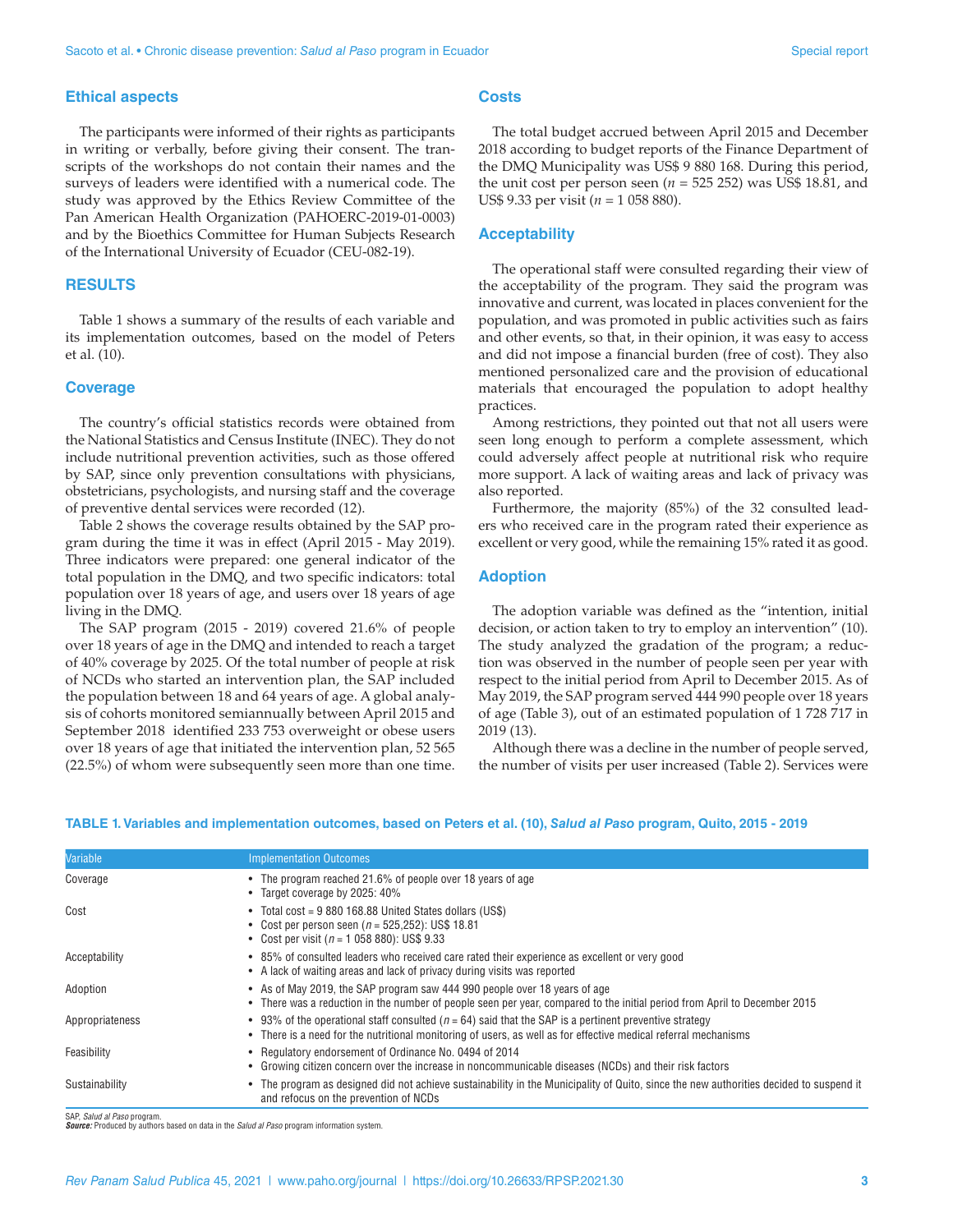#### **TABLE 2. Care provided, number of visits, and coverage of the**  *Salud al Paso* **program, Quito, April 2015 - May 2019**

| Care provided                                                               | Number of<br>visits | Population in<br>the DMQ 2019 | Coverage (%) |
|-----------------------------------------------------------------------------|---------------------|-------------------------------|--------------|
| Total care provided to children over<br>age 2                               | 525 252             | 2672429                       | 19.65        |
| Total care provided to people over<br>age 18                                | 444 990             | 1 728 717                     | 25.74        |
| Total care provided to people over<br>age 18 living in the DMQ <sup>a</sup> | 372 852             | 1728717                       | 21.57        |

DMQ, Municipal District of Quito.

ªThe number of visits by people over 18 years of age is extracted from the total of 525,252 visits. The number visits<br>by residents in the DMQ over 18 years of age is extracted from the total number of visits by people ove received care.

*Source:* Produced by authors based on the *Salud al Paso* program information system and population projections of the City Institute, Municipality of the DMQ (13).

expanded, from initially only including nutritional screening and general advice on healthy habits, to a risk criteria approach in June 2016 that included personalized counseling and monitoring of people considered low risk, who began a six-month intervention plan with at least four visits. Higher risk people were referred for cardiometabolic care provided by Municipal Health Units or other health services (11).

The adoption variable could also be regarded as a sense of "ownership" of the program by SAP operational staff. This aspect was addressed by asking whether they "regularly contributed ideas and opinions for improving the program." Of all SAP operational staff,  $88\%$  ( $n = 61$ ) reported that they did, while 29 professionals felt that their contributions were taken into account, and 14 thought that they were not. The remaining 18 individuals appeared to be neutral.

Along these lines, in surveys and the feedback workshop, the suggestions on improvement covered two areas: internal, with improvements in operational planning; and external, with possible measures to increase coverage and obtain higher rates of user return. The participants suggest increasing the number of points of care, especially rotational units that are open on weekends, and improving communications and information records. In terms of SAP human resources, they feel it is necessary to improve the rotation of shifts and schedules, encourage staff to update their knowledge, improve the work environment, and prevent and resolve occupational risks.

To improve user care, coverage, and return, they recommend increasing publicity, disseminating and communicating information about the program, holding more SAP-related health promotion events, creating waiting areas, establishing partnerships with local governments, community leaders, and social actors, companies, and institutions, and promoting greater coordination with territorial administrations (the municipality of Quito and the health system).

## **Appropriateness**

Regarding the relevance of SAP as an appropriate preventive strategy, 93% of the operational staff (*n* = 64) agreed that it was, rating the outcomes as excellent or very good; only  $7\%$  ( $n = 5$ ) said they were good. Nevertheless, they recommended timelier monitoring of progress or setbacks in users' nutritional risk, as well as effective medical referral systems, as required, with improvements in access and monitoring in rural areas.

**TABLE 3. Adults served and number of visits under the** *Salud al Paso* **program, Quito, April 2015-May 2019**

| Period              | People served | <b>Visits</b> | Visits per person |
|---------------------|---------------|---------------|-------------------|
| April-December 2015 | 136 985       | 192 792       | 1.4               |
| 2016                | 123 787       | 273 881       | 2.2               |
| 2017                | 79 274        | 190 996       | 2.4               |
| 2018                | 70 149        | 183 505       | 2.6               |
| January-May 2019    | 34 885        | 93 351        | 2.6               |
| Total               | 444 990       | 934 525       | 2.1               |

*Source:* Produced by authors based on data in the *Salud al Paso* program information system.

## **Feasibility**

The feasibility variable is defined by Peters et al. (10) as the "extent to which an intervention can be carried out in a particular environment or organization." The SAP program is endorsed in Ordinance No. 0494 of 2014, which was still in effect as of the date of this study. Institutional feasibility in the municipality of the DMQ is confirmed by the existence of organizational and financial resources included in the annual budgets of the Health Secretariat, the entity that by law should "lead comprehensive health management in the municipality…". Institutional feasibility is, in turn, supported by constitutional mandates with a similar focus (14).

Growing public concern about the increase in NCDs and their risk factors, global evidence of the urgent need to prevent the serious social and economic impact of these diseases (15), and successful cases of similar interventions in other countries (16,17) all lend feasibility to programs such as SAP. In the study, 99% of the leaders interviewed were aware that "obesity and excess weight contribute to diabetes, hypertension, cancer, and other noncommunicable diseases," and 71% reported that there were people with hypertension, diabetes, or cancer in their own family circles.

In any case, well-supported initiatives such as the SAP could be even more feasible in the context of solid health institutions that position government health policies. In the absence of such a context, the authorities of the moment may or may not, at their discretion, decide to support these initiatives. Indeed, the greatest identified risk or obstacle to the sustainability of the SAP was "support from the authorities"  $(n = 24)$ , followed by "funding"  $(n = 23)$ .

## **Sustainability**

Sustainability is defined as the "degree to which an intervention is maintained or is institutionalized in a given environment." The SAP program, as such, did not achieve sustainability in the municipality of Quito, since the new authorities decided to suspend its execution and instead refocus the original NCD prevention strategy (i.e., the program to "promote the adoption of healthy lifestyles in the Metropolitan District of Quito" and the program for timely detection and management of noncommunicable chronic disease risks in the population over 2 years of age in the DMQ [*n*= 2 672 429]) (Table 4). The new administration decided to "intervene in the population of the municipality through screening to identify metabolic risk factors in order to promote healthy lifestyles, prevent noncommunicable chronic diseases, and treat people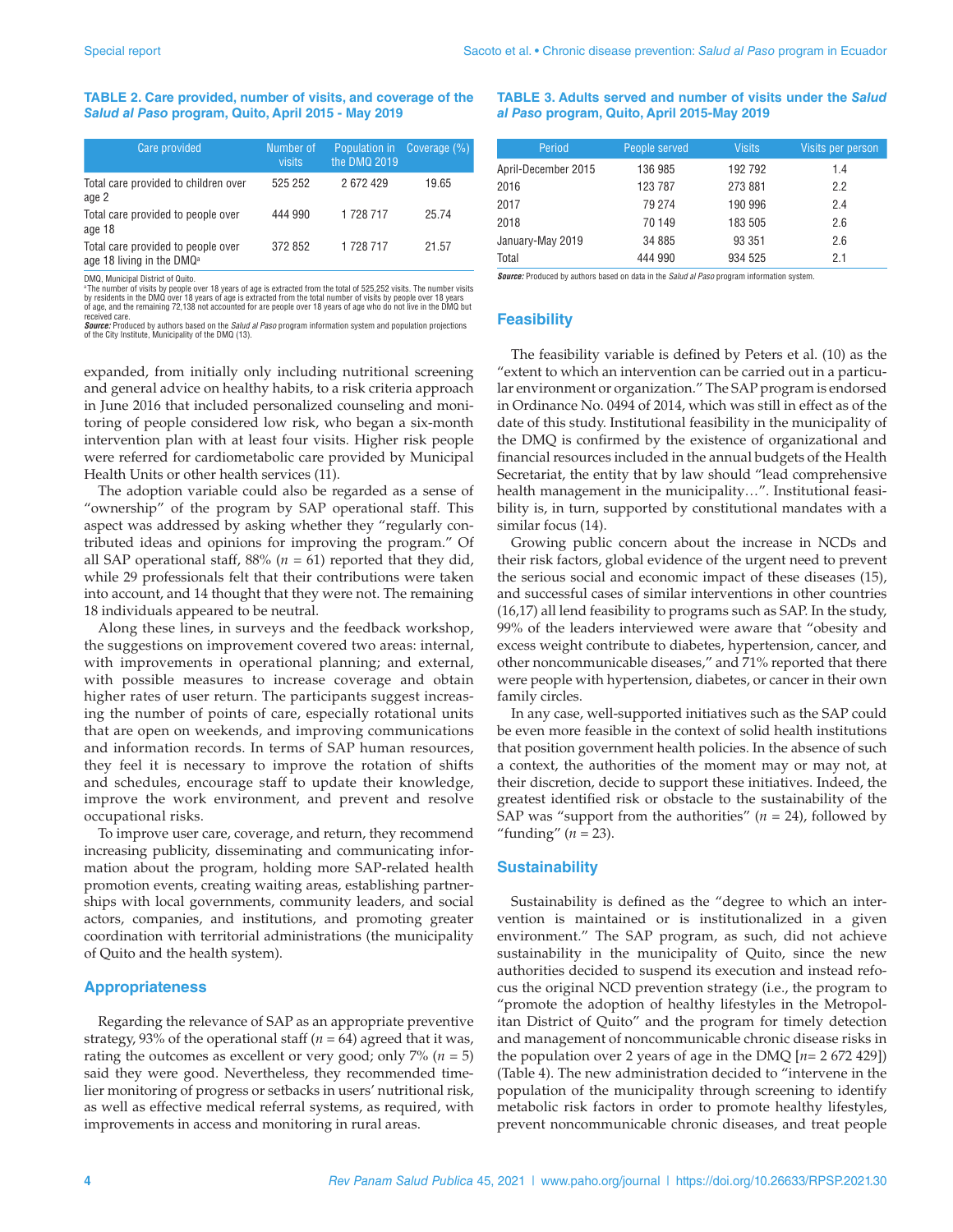#### **TABLE 4. Changes in the** *Salud al Paso* **program, Metropolitan District of Quito (DMQ), May 2019**

|                             | Up to April 2019                                                                                                                                                                            | Since May 2019                                                                                                                                                                                                                                                                                                      |
|-----------------------------|---------------------------------------------------------------------------------------------------------------------------------------------------------------------------------------------|---------------------------------------------------------------------------------------------------------------------------------------------------------------------------------------------------------------------------------------------------------------------------------------------------------------------|
| Scope                       | Promotion of healthy lifestyles in the DMQ; timely detection and<br>management of NCD risks. Referral of high-risk individuals to<br>municipal health units (UMS) or other medical services | Targeted screening of the population to identify risk factors.<br>promotion of healthy lifestyles, prevention of NCDs, and treatment of<br>at-risk individuals                                                                                                                                                      |
| Target<br>population        | People over the age of 2 living in the DMQ: 2 672 429                                                                                                                                       | Municipal programs and social services population.<br>Childhood Development Centers: 10 860<br><b>Students: 20 246</b><br>Market merchants: 11 626<br>Older adults: 10 659<br>Municipal employees: 6 830<br>Total: 60 221<br>Patients with identified cardiometabolic risk who are seen at a UMS<br>should be added |
| Strategy                    | On-demand care at fixed and semifixed points and mobile units<br>spread throughout the DMQ and care of the municipal programs and<br>social services population                             | Suspension of on-demand care; focus on captive population of<br>municipal programs and social services                                                                                                                                                                                                              |
| Service points              | 10 fixed units, four semifixed, and 11 mobile units up to the time the<br>program was suspended<br>Sites and spaces where municipal programs and social services<br>operate and three UMS   | Closure of fixed, semifixed and mobile units as of July 2019<br>Care at sites and spaces where municipal programs and social<br>services operate and three UMS                                                                                                                                                      |
| Technical operational staff | 76 nutritionists to provide screening and prevention services<br>(nutritional counseling)                                                                                                   | 31 nutritionists to conduct risk assessment and screening activities                                                                                                                                                                                                                                                |

DMQ, Metropolitan District of Quito; NCDs, noncommunicable diseases; UMS, municipal health units. *Source:* Produced by authors based on data in the *Salud al Paso* program information system.

at risk." (18) This meant that only 60 221 people would be covered, in addition to patients identified as having cardiometabolic risk (Table 4).

## **DISCUSSION**

This study analyzes the conditions and possibilities for the sustainability of the *Salud al Paso* program of the Metropolitan Health Secretariat of the Municipality of Quito, following the change in leadership in May 2019. In the context of the country's weak health institutions (19), the decision made by the new municipal administration to suspend the program took into consideration the limited capacity for public uptake, as illustrated by the low level of willingness  $(27%)$   $(n = 24)$  of the leaders interviewed to publicly express their support. Another influencing factor may have been limited knowledge about the program among the heads of rural local governments (8 of 17 in this study) who, despite their political influence, had little contact with the SAP (only 3 of 17 reported having requested care under the program). Furthermore, it is possible that the second most common way that leaders learned about the program–– through promotion, publicity, and news from the municipal authorities (29%)- may have led them to identify the SAP with the previous municipal government's policies.

The insufficient institutionalization of the program––which was conceived as a project with an insufficient vision of its sustainability over time––contributed to the fact that after the municipal authorities in Quito were removed on 15 May 2019, the new mayor announced his decision to suspend the SAP program under its original scope. Among the changes introduced (Table 4), the most important were to: stop considering the target population in the DMQ when the rates of overweight and obesity (risk factors for NCDs) exceed 60% of people between the ages of 20 and 59 (6); and change the promotional and preventive emphasis of the SAP to a curative approach instead, which has limited effectiveness against NCDs (7).

The lack of official records on preventive nutritional activities (a pending task in Ecuador) may be explained by the lack of initiatives such as *Salud al Paso* which, had it continued, could have created a need to add such records. But it could also be interpreted as a shortcoming because coordination with the national regulatory agency (the Ministry of Public Health) was not implemented when the program was launched. In fact, it was only toward the end of 2018 that a general agreement was signed between the municipality and the respective territorial agency of the MPH (20).

On the other hand, the observed decrease in activity could be due to the fact that the demand at fixed points of care was "exhausted"; so there should have been a plan to replenish users, without ignoring the importance of monitoring people at nutritional risk. In this and other areas, it would have been extremely valuable to hear user opinions. Because these were not obtained due to logistical or financial problems, the analysis was restricted to secondary information. An additional limitation is the lack of a study on the program's budgetary impact.

In the context of the global impact of the COVID-19 pandemic, as of the date of the most recent revision of this study (27 July 2020), and in the midst of major information gaps and significant difficulties in the timely detection of suspected cases, isolation, and control (21), the DMQ had the highest number of confirmed cases in Ecuador: 12 561 (surpassing Guayaquil, with 11 823 cases) (22). Had the SAP program continued, its installed capacity of 25 fixed and mobile units in the DMQ, properly adapted, would have been crucial for testing, case and contact tracing, provision of information, and social protection measures.

#### **Conclusions**

The growing prevalence of NCDs, with the resulting morbidity and mortality rates in the DMQ, requires initiatives and innovations aimed at NCD prevention. These should be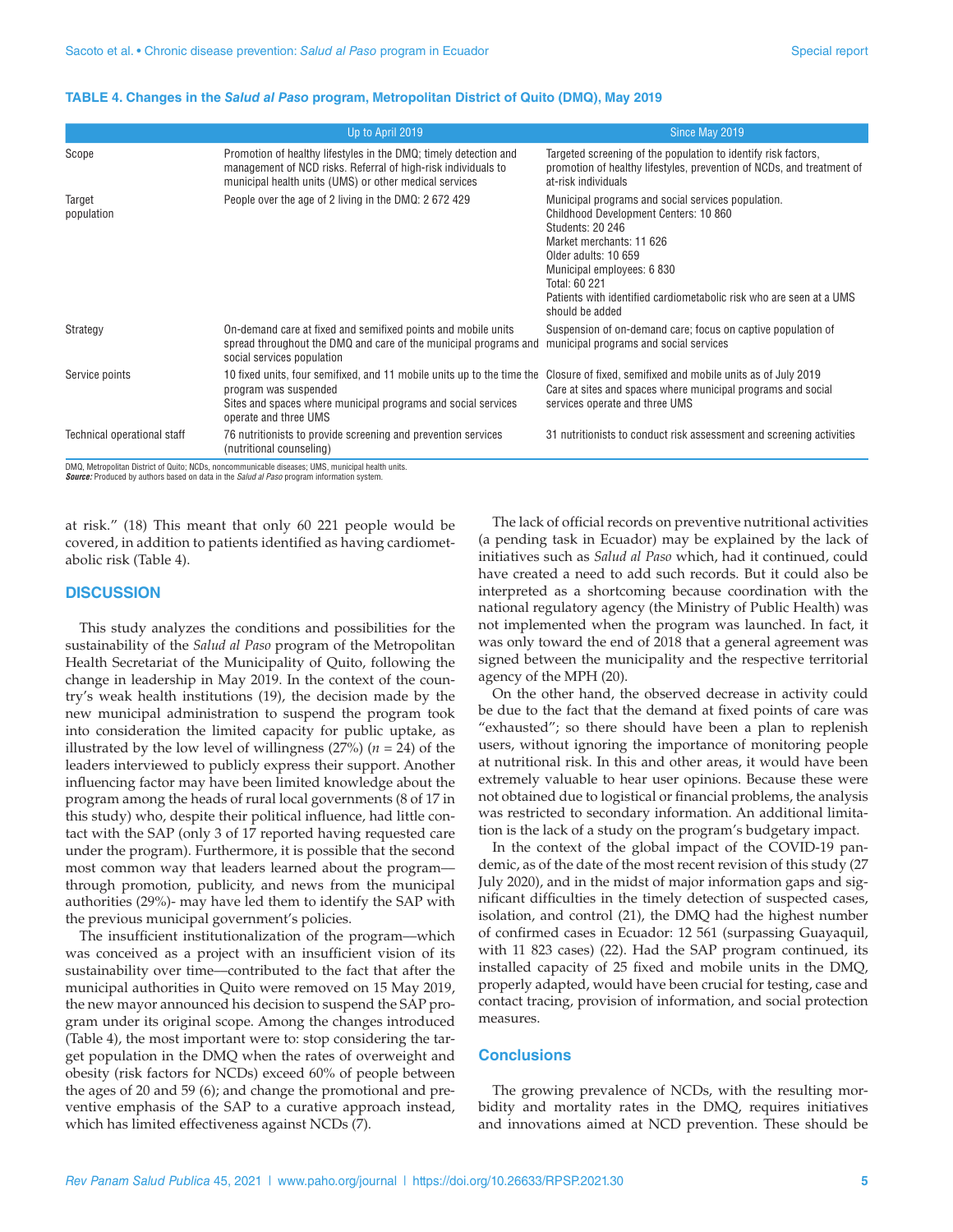institutionalized to ensure their continuity. This is especially challenging during changes of government; indeed, the SAP program implemented between April 2015 and June 2019 was limited in scope by the new municipal government.

In this context, it is important to reflect on how similar initiatives could be sustained in the future. To this end, similar regional initiatives may consider the following lessons learned:

- Include a research component from the start, documenting evidence on the intervention's outcomes and challenges in order to make changes and improvements and generate knowledge.
- Implement strategies for monitoring by program users to improve adherence to interventions and adoption of the program.
- Besides the legitimacy that governments are able to give their initiatives, when communicating about services, especially social services and their outcomes, it is important to stress technical evidence that helps ensure sustainability.
- The continuity of a program involves ensuring the loyalty of its human talent through professional development strategies, including job stability mechanisms linked to performance evaluations.
- Improve ways to involve and serve rural communities so that they will use screening and nutritional counseling services.
- Ensure coordination with other health institutions, especially the national Ministry of Public Health and service networks.

The data on costs and coverage, as well as the responses of community providers and leaders, demonstrate that continuation of the *Salud al Paso* program, with appropriate adjustments, could have been beneficial to the population.

**Authors' contributions.** IT and FS designed the original study, collected, analyzed, and interpreted data, and wrote and published the manuscript. DLC contributed to the analysis and interpretation of data, and the drafting and editing of the manuscript. All authors reviewed and approved the final version.

**Acknowledgements.** The study received technical support from the National Public Health Institute of Mexico.

**Financing.** The study was financed by the Pan American Health Organization, which did not participate in the study design, data collection and analysis, the decision to publish this study, or preparation of the manuscript.

**Conflict of interests.** FS served as technical advisor to the Health Secretariat of the Municipality of Quito, with no direct links to the management of the *Salud al Paso* program. IT and DLC declare no conflict of interests.

**Disclaimer.** Authors hold sole responsibility for the views expressed in the manuscript, which may not necessarily reflect the opinion or policy of the *RPSP/PAJPH* and/or PAHO.

## **REFERENCES**

- 1. Fernández A, Martínez R. The cost of the double burden of malnutrition: social and economic impact. Summary of the pilot study in Chile, Ecuador and Mexico. UN Economic Commission for Latin America and the Caribbean (ECLAC). 2017. Available at: [https://](https://www.wfp.org/publications/2017-cost-double-burden-malnutrition-social-and-economic-impact) [www.wfp.org/publications/2017-cost-double-burden-malnutri](https://www.wfp.org/publications/2017-cost-double-burden-malnutrition-social-and-economic-impact)[tion-social-and-economic-impact](https://www.wfp.org/publications/2017-cost-double-burden-malnutrition-social-and-economic-impact)
- 2. Walugembe DR, Sibbald S, Le Ber MJ, Kothari A. Sustainability of public health interventions: where are the gaps? Health Research Policy and Systems. 2019;17(1):8.
- 3. Hurtado O. Ecuador entre dos siglos. Bogotá: Debate; 2017.
- 4. Campos-Herrera G, de Reguero SU. Populism in Latin America: past, present, and future. Lat Am Polit Soc. 2019;61(1):148-59.
- 5. Secretaría Metropolitana de Salud. Diagnóstico de Salud Distrito Metropolitano de Quito. Quito: Alcaldía del Distrito Metropolitano de Quito; 2017.
- 6. Secretaría Metropolitana de Salud. Plan Decenal de Salud 2015- 2025. Quito: Alcaldía del Distrito Metropolitano de Quito; 2015.
- 7. Berán D, Pedersen HB, Robertson J. Noncommunicable diseases, access to essential medicines and universal health coverage. Glob Health Action. 2019;12(1):1670014.
- 8. Roldós MI, Hopenhayn C, Sacoto F, Bustamante K. Developing local health policy: Profiling needs and opportunities in the Municipality of Quito, Ecuador. J Public Health Pol. 2017;38(2): 221-33.
- 9. Langlois EV, Mancuso A, Elias V, Reveiz L. Embedding implementation research to enhance health policy and systems: a multi-country analysis from ten settings in Latin America and the Caribbean. Health Res Policy Sy. 2019;17(1):85.
- 10. Peters DH, Tran NT, Adam T. Implementation Research in Health: A Practical Guide. Geneva: Alliance for Health Policy and Systems Research, World Health Organization; 2014.
- 11. Jarrín E, Carrillo D, Suárez E, Villalba J. Manual de procedimientos para detección y manejo de factores de riesgo de ECNT y malnutrición. Quito: Secretaría de Salud - Municipio del Distrito Metropolitano de Quito; 2016.
- 12. Instituto Nacional de Estadística y Censo. Registro estadístico de actividades y recursos de salud. Documento metodológico. 2018. Available at: [https://www.ecuadorencifras.gob.ec/documentos/](https://www.ecuadorencifras.gob.ec/documentos/webinec/Estadisticas_Sociales/Recursos_Actividades_de_Salud/RAS_2018/Metodologia%20_RAS_%202018.pdf) [webinec/Estadisticas\\_Sociales/Recursos\\_Actividades\\_de\\_Salud/](https://www.ecuadorencifras.gob.ec/documentos/webinec/Estadisticas_Sociales/Recursos_Actividades_de_Salud/RAS_2018/Metodologia%20_RAS_%202018.pdf) [RAS\\_2018/Metodologia%20\\_RAS\\_%202018.pdf](https://www.ecuadorencifras.gob.ec/documentos/webinec/Estadisticas_Sociales/Recursos_Actividades_de_Salud/RAS_2018/Metodologia%20_RAS_%202018.pdf)
- 13. Instituto de la Ciudad. Proyecciones poblacionales del Distrito Metropolitano de Quito. Quito: Municipio del Distrito Metropolitano de Quito; 2013.
- 14. Constitución del Ecuador. Tít. VII, Art. 360. 2008. Available at: [https://www.asambleanacional.gob.ec/sites/default/files/docu](https://www.asambleanacional.gob.ec/sites/default/files/documents/old/constitucion_de_bolsillo.pdf)[ments/old/constitucion\\_de\\_bolsillo.pdf](https://www.asambleanacional.gob.ec/sites/default/files/documents/old/constitucion_de_bolsillo.pdf)
- 15. Legetic BE, Medici AE, Hernández-Ávila ME, Alleyne GAOE, Hennis AE. Economic Dimensions of Non-Communicable Diseases in Latin America and the Caribbean. Washington D.C.: PAHO; 2017.
- 16. Elorriaga N, Garay OU, Belizán M, González VB, Rossi ML, Chaparro M, et al. Evaluación del impacto sanitario del Programa Estaciones Saludables en la Ciudad Autónoma de Buenos Aires, Argentina. Rev Panam Salud Publica. 2018;42:e150.
- 17. Joshi R, Alim M, Kengne AP, Jan S, Maulik PK, Peiris D, et al. Task shifting for non-communicable disease management in low and middle income countries–a systematic review. PloS One. 2014;9(8): e103754.
- 18. Municipio del Distrito Metropolitano de Quito. Propuesta de Reestructuración del Proyecto Salud Al Paso. Quito: Secretaría de Salud - Dirección Metropolitana de Promoción, Prevención y Vigilancia de la Salud; 2019.
- 19. Torres I, López-Cevallos DF. Institutional challenges to achieving health equity in Ecuador. The Lancet Global Health. 2018;6(8): e832-e3.